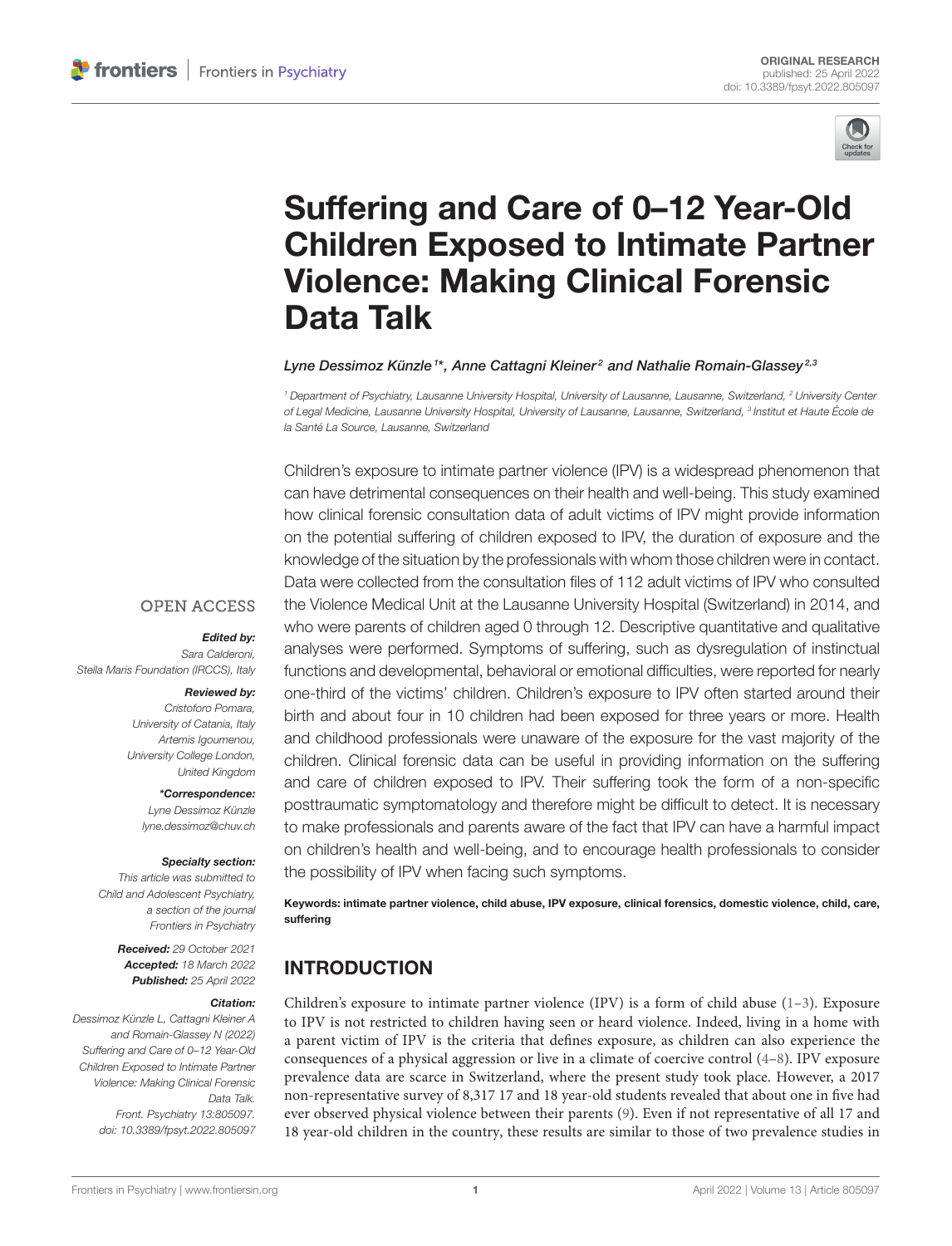the United States and the United Kingdom, both of which measured a lifetime IPV exposure rate of about 25% among teenagers and young adults [\(10,](#page-8-5) [11\)](#page-8-6). Thus, children's exposure to IPV is a widespread phenomenon.

Living in a home with IPV is considered one of various possible adverse childhood experiences (ACEs), such as living with a parent suffering from a psychiatric pathology or an addiction, or being a victim of psychological, physical or sexual abuse, and which are known to potentially have short- and long-term detrimental consequences on health and well-being [\(12,](#page-8-7) [13\)](#page-8-8). Moreover, experiencing multiple ACEs exponentially increases physical and mental health risks throughout life [\(14,](#page-8-9) [15\)](#page-8-10). The negative impact of IPV on the health and development of children has been documented [\(16,](#page-8-11) [17\)](#page-8-12) and linked to emotional and behavioral problems in children [\(18\)](#page-8-13). In addition, exposure to IPV puts children at higher risk of experiencing other forms of abuse [\(19\)](#page-8-14).

The first known protective factor against the consequences of IPV exposure for children is stopping the violence [\(20\)](#page-8-15). However, research has also shown that a warm relationship to a caring adult, usually the mother, is an important protective factor [\(19\)](#page-8-14), as well as spirituality, social support and emotional intelligence [\(21\)](#page-8-16). In particular, self-regulation skills have been linked to adaptive functioning in children exposed to IPV [\(22\)](#page-8-17). It is therefore crucial that exposure to IPV be detected for these children to receive proper care based on those findings.

For now, detection of children's IPV exposure in western countries is mostly achieved through the victimized mothers or other caregivers, usually when seeking help following IPV or through mental health services, while direct detection through children is more rare [\(23\)](#page-8-18). Indirect detection routinely occurs at the Violence Medical Unit (VMU) of the Lausanne University Hospital in Switzerland, by the way of clinical forensic consultations for adult victims of violence. The data collected by the VMU from adult patients provide key information on children exposed to IPV to the Hospital's Pediatric Department Child Abuse and Neglect Team (CAN Team), which can then conduct assessments of individual situations. However, to the authors' knowledge, no studies have explored the information that could be retrieved from clinical forensic data to report on the potential suffering of children exposed to IPV as a group, and on professional awareness of those children's situation.

The first objective of the present work was to explore how clinical forensic consultations of IPV victimized parents can provide information on the suffering their children may experience and the duration of their exposure to IPV. The second aim was to use these data to assess the extent to which professionals in contact with these children are aware of those children's situations.

### METHODOLOGY

### Design

This work consisted of retrospective quantitative and qualitative analyses of clinical forensic patient files from the VMU of the Lausanne University Hospital in Lausanne, Switzerland. The results presented in this paper emerged in the context of the first author's medical thesis, which was carried out between September 2018 and September 2020 [\(24\)](#page-8-19). The thesis itself was a component of a larger study on children's exposure to IPV [\(25\)](#page-8-20).

### Population

The VMU offers clinical forensic consultations to adult victims of interpersonal violence, of which IPV-motivated consultations account for about a third. During the consultations, the VMU nurses or physicians systematically collect limited but key information from victimized parents on children exposed to IPV. That information is transmitted to the CAN Team, which will then make an assessment of the situation of violence, taking into account the seriousness of the acts, the potential long-term consequences on the development of the child and the ability of the family to remedy the situation [\(26\)](#page-8-21).

All 117 files of IPV victimized adults who consulted the VMU in 2014 and who were parents (or step-parents) of children aged 0 through 12 were reviewed. After exclusion of files of pregnant women with no other children, as well as the files of parents whose children were living abroad, 112 files remained for analysis. The IPV victimized parents were mothers (or the female partner of the father in seven situations) or fathers. Included were the files of two partners who had consulted the VMU as victims for the same violent event. For ease of reading, all of the victimized female adults will hereafter be referred to as victimized "mothers," and all victimized adults as "victimized parents."

Only one year's data were analyzed because of the thesis's time constraints. The year 2014 was selected since this was the most recent dataset available already extracted in the context of the larger study that examined data from 2011 through 2014 [\(25\)](#page-8-20). The rationale for focusing on 0–12 year-old children was that this was the age group most represented in the main study. Moreover, teenagers' exposure to IPV was the focus of another segment of the aforementioned larger study. The data used for the analyses thus concerned 167 children. Most children were those of the victims. However, eight children were the perpetrators' children who cohabited with their fathers' victimized partners. Children for whom both parents had consulted the VMU (two children) were only included once in the analyses.

### Data Collection

Before conducting a clinical forensic physical examination, nurses or physicians interview victims using a semi-structured questionnaire as part of the VMU consultation. For the purpose of this study, the following routinely collected data were systematically extracted from the patients' files for analysis: sex of the victim; number of children in the family; children's sex and date of birth; whether each child attended daycare or school, was followed by a pediatrician, or was seen by a psychologist, a child psychiatrist or any other professional; and whether professionals in contact with each child were aware of the situation. Information on the year the physical violence had started and on any previous history of any form of violence was also retrieved. Finally, the answer to the question "How is the child doing?" was extracted. Therefore, all data concerning the children are based on the victimized parents' accounts as reported by the clinical forensic nurses or physicians, but also as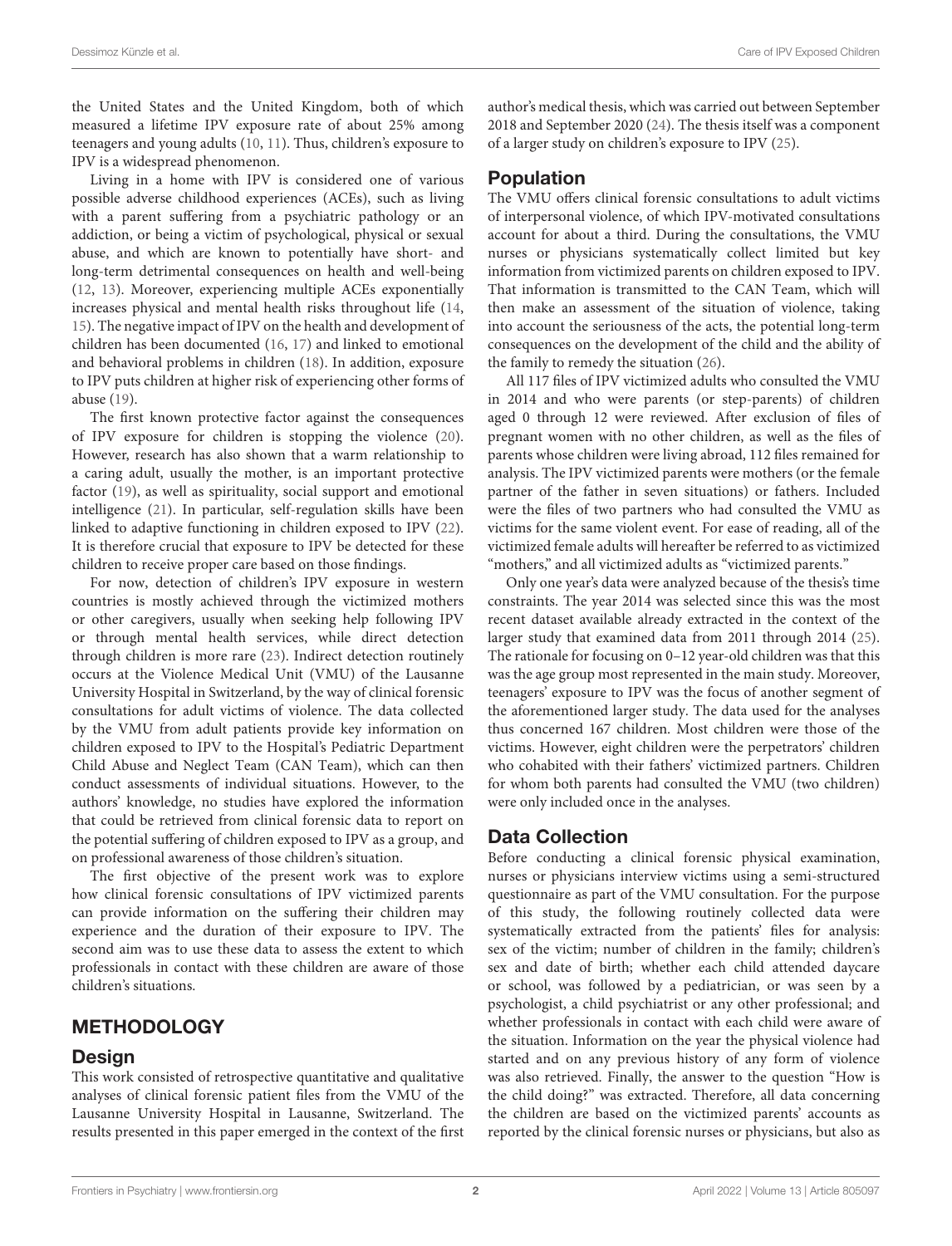found in the communications between the VMU and the CAN Team professionals.

### Analysis

#### Quantitative Analyses

The primary quantitative data were mostly extracted from the VMU's Access database. Some data, not entered in the database, were manually entered into Excel (e.g., the birth year of each child). Other quantitative data were generated by transforming text data (e.g., to estimate the duration of IPV). The following variables were derived from the raw data:

Child's age—Approximate age was calculated from subtracting the birth year from the consultation year (2014). If the birth year was also 2014, age was noted as "less than 1 year".

Year of onset of physical violence—This variable was created based on the information in the clinical forensic report, which is usually phrased as follows: "Mrs./Mr. indicates that physical violence began...." When the victim indicated that there was no history of physical IPV by the same perpetrator, 2014 was recorded as the year of onset.

Duration of physical IPV—This variable was computed by subtracting the estimated year of the onset of physical IPV from the year of the consultation (2014).

Duration of child's physical IPV exposure—When the physical violent event that motivated the consultation was the first one, the duration of exposure was noted as "first exposure." It was noted as "less than one year" when the onset of physical IPV occurred in 2014 but was prior to the violent event that motivated the consultation, or when the child was born in 2014 but the violent event was not the first one. Otherwise, it was either equal to the child's age when the year of onset of physical IPV was equal to or anterior to the year of birth, or equal to the duration of physical IPV when the year of onset was posterior to the year of birth.

Age at first exposure to physical IPV—When the violent event that motivated the consultation was the first one, age at first exposure is equal to the child's age. Otherwise, when the duration of physical IPV was equal to or greater than the child's age, physical IPV was considered to have occurred before or around the birth of the child, and age of first exposure was therefore noted as "before or at birth." When the duration of IPV exposure was less than the child's age, age at first exposure was calculated by subtracting the duration of physical IPV from the child's age.

The decision to limit to physical violence the analyses of duration of children's IPV exposure and of age at first exposure was motivated by the fact that it is easier for victims to identify and date a first physical aggression than the onset of other types of IPV, such as psychological violence.

Educational and therapeutic environment of the child— Victimized parents were also asked which professionals were in regular contact with their children, such as daycare professionals, schoolteachers, pediatricians, psychologists or child psychiatrists, other therapists and social workers. Percentages were then computed based on that information.

Professional knowledge of IPV—Victimized parents were systematically asked whether the professionals in the educational and/or therapeutic environment of their children were aware of the violence. Percentages were then computed based on that information.

All quantitative analyses were computed using Microsoft $\mathbb{R}$ Excel $\mathbb{R}$  2016.

#### Qualitative Analyses

Qualitative analyses to describe any symptoms of child suffering were based on the answers to the question "How is the child doing?" recorded in the VMU's paper file, and from correspondence with the CAN Team. Some parents declared that their children were doing well and others described some difficulties, that they or health or childhood professionals had recognized. Symptoms of suffering were identified from what the parents reported and organized into categories using common psychiatric terminology. The use of these categories allows clear description of the range of difficulties experienced by these children. However, it is not an attempt to make a diagnosis, which would not be feasible based on the limited information available and without conducting an assessment of the children. This is why the term "difficulty" is used, and not "disorder." Additionally, categories of symptoms are presented by age groups, as the mode of expression of these symptoms differ in non-school-age and school-age children and because the professionals with whom they may be in regular contact differ. Each category of symptoms identified in this population is followed by quotations in the presentation of the results. The aim is to illustrate the singularity of the expression of suffering and to provide nuance to categories that are, by nature, reductive.

# RESULTS

### Characteristics of IPV Victimized Parents and Their Children

All but two of the victimized parents consulted the VMU following a physical aggression from their intimate partner. These two parents of four children had reported psychological violence only, with no history of physical violence.

Demographic characteristics of IPV victimized parents and their children are presented in **[Table 1](#page-3-0)**. A large majority of the parents were mothers (84%) and a minority were fathers (16%). At the time, three women were pregnant.

Of the 167 children aged 0–12, 53% were boys and 47% were girls. Forty-two percent were non-school-age children (0– 4 years-old), and 58% were school-aged (5–12 years-old). A third (34%) were only children, while the others had siblings.

### Symptoms of Child Suffering

According to the victimized parents, almost one-third of the children (31%) showed symptoms of suffering: 33% among nonschool-age children and 29% among school-age children. The symptoms found in children belonging to the two age groups are listed below, in decreasing order of frequency, and are summarized in **[Table 2](#page-3-1)**.

#### Non-school-age Children

Victimized parents of non-school-age children mentioned dysregulation of instinctual functions such as sleep, appetite,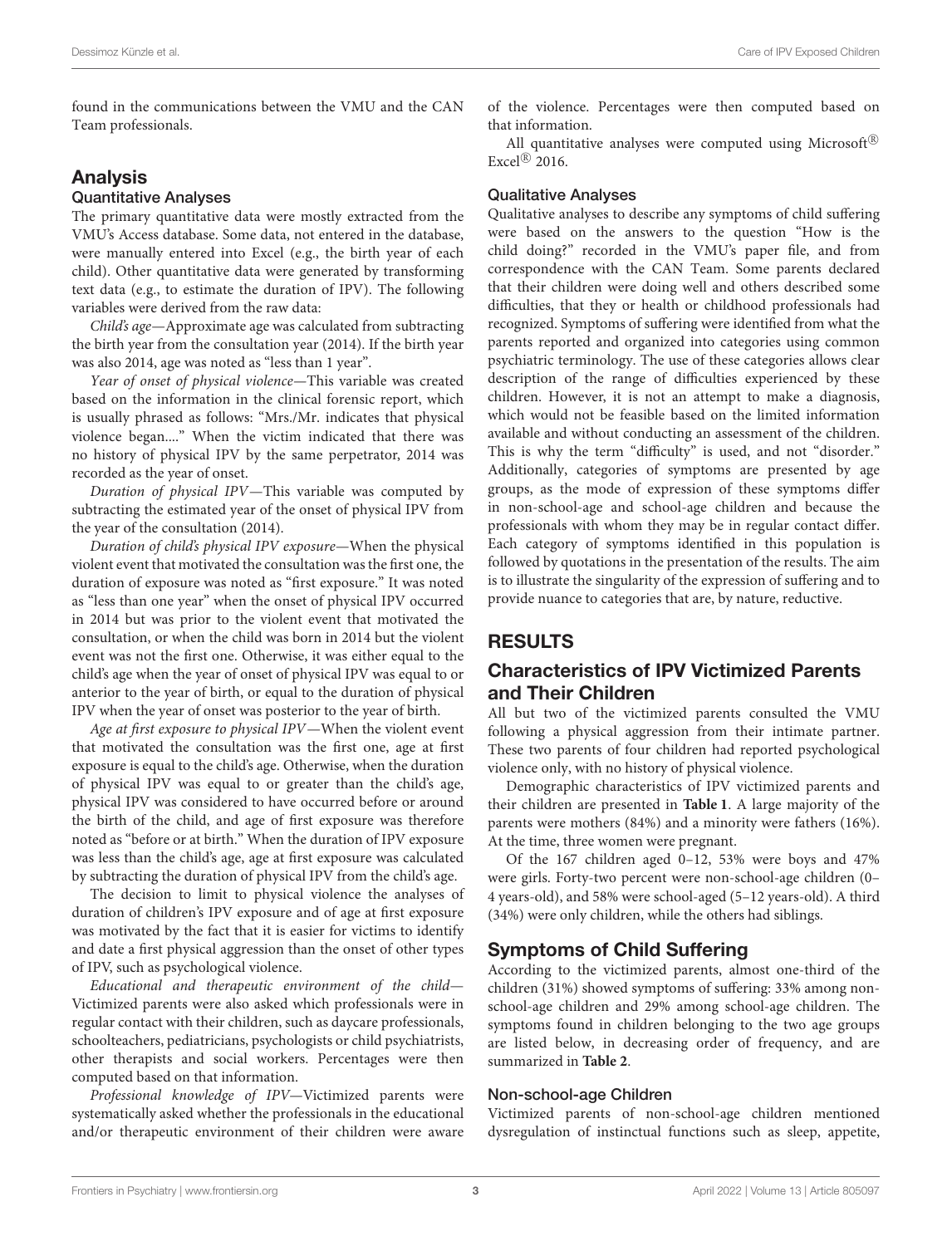<span id="page-3-0"></span>

|                | Ν   | $\frac{0}{0}$ |
|----------------|-----|---------------|
| Parents        | 112 | 100%          |
| Sex            |     |               |
| Female         | 94  | 84%           |
| Male           | 18  | 16%           |
| Children       | 167 | 100%          |
| Sex            |     |               |
| Female         | 79  | 47%           |
| Male           | 88  | 53%           |
| Age group      |     |               |
| Non-school-age | 70  | 42%           |
| School-age     | 97  | 58%           |
| Siblings       |     |               |
| Yes            | 111 | 66%           |
| <b>No</b>      | 56  | 34%           |

<span id="page-3-1"></span>TABLE 2 | List of symptoms<sup>\*</sup> in children as reported by their parents, in descending order of frequency and by age group.

| Non-school-age children<br>$N = 70$                                                                                  | School-age children<br>$N = 97$                                                                      |  |  |
|----------------------------------------------------------------------------------------------------------------------|------------------------------------------------------------------------------------------------------|--|--|
| - Dysregulation of instinctual<br>functions (sleep disturbance,<br>appetite disturbance, change in<br>crying) $(15)$ | - Emotional difficulties (sadness, fear,<br>worries, depression) (13)                                |  |  |
| - Behavioral difficulties (agitation,<br>aggressiveness) (9)                                                         | - Behavioral difficulties (agitation,<br>aggressiveness, nervousness,<br>inhibition) (11)            |  |  |
| - Developmental difficulties (language<br>and/or psychomotricity) (3)                                                | - Learning difficulties (hindrance to<br>school learning, lack of attention,<br>memory problems) (7) |  |  |
| - Disturbance during separations (3)                                                                                 | - Dysregulation of instinctual<br>functions (sleep disturbance,<br>appetite disturbance) (6)         |  |  |
| - Concentration difficulties (1)                                                                                     | - Enuresis (3)                                                                                       |  |  |
| - Tendency toward somatic<br>diseases (1)                                                                            | - Tendency toward somatic<br>diseases (2)                                                            |  |  |

\*In response to the question: "How is the child doing?" Each child could present more than one symptom.  $(n)$  = number of children presenting the symptom.

or crying. Difficulties in falling asleep, waking up at night, or having nightmares were mentioned. Appetite was decreased in one situation. Changes in daytime and nighttime crying were reported.

A victimized father reported about his 2-year-old son: "It's hard to get him to sleep at night, he has to fall asleep with me."

Another victimized father reported about his 4-year-old son: "He has nightmares from time to time, and cries at night."

A victimized mother declared about her 2-year-old daughter: "Since she arrived at the shelter, she eats little, wakes up and calls me during the night."

In the following examples, behavioral disturbances were related. These included agitation or increased aggression.

A victimized mother reported about her 4-year-old son: "His teachers describe him as disturbed and disruptive."

A victimized mother said of her 4-year-old son: "He can hit me."

Developmental difficulties, such as with language, were also highlighted. In another situation, a global delay in psychomotor development was described:

A victimized mother reported that her 1-year-old son "is slow to develop."

Disturbances during separations were reported:

A victimized mother related that her 4-year-old daughter "is sometimes difficult when it comes to going to the father's house.'

Concentration difficulties were reported:

A victimized mother said of her 4-year-old son: "He hasn't been sleeping well since the incident, he wakes up during the night and cries. He has trouble concentrating."

A tendency toward somatic affections (bronchiolitis and repeated ear infections in particular) was described as well.

#### School-Age Children

In school-age children, victimized parents reported emotional difficulties such as the expression of sadness, fear, worries or depression, including one situation with verbalized suicidal ideations:

A victimized mother said about her 6-year-old daughter: "Her teacher describes her as sad and not doing well."

Another victimized mother said of her 12-year-old son: "He is afraid of his father. He is traumatized by the armed police intervention."

A victimized mother reported that her 6-year-old daughter "is worried, nervous. She is afraid of her father."

A victimized father declared being very worried about his 12-yearold son because he had expressed suicidal thoughts in the past.

Other victimized parents noted behavioral difficulties such as nervousness, inhibition, agitation, and violence toward peers:

One victimized mother reported that her 6-year-old daughter's schoolteacher thought she was stressed out.

Another victimized mother said of her 10-year-old son: "He is a very quiet child. He is reserved."

A victimized stepmother of a 7-year-old boy and a 9-year-old girl said that she often finds them "very excitable, acting out, not getting along with each other and hitting each other."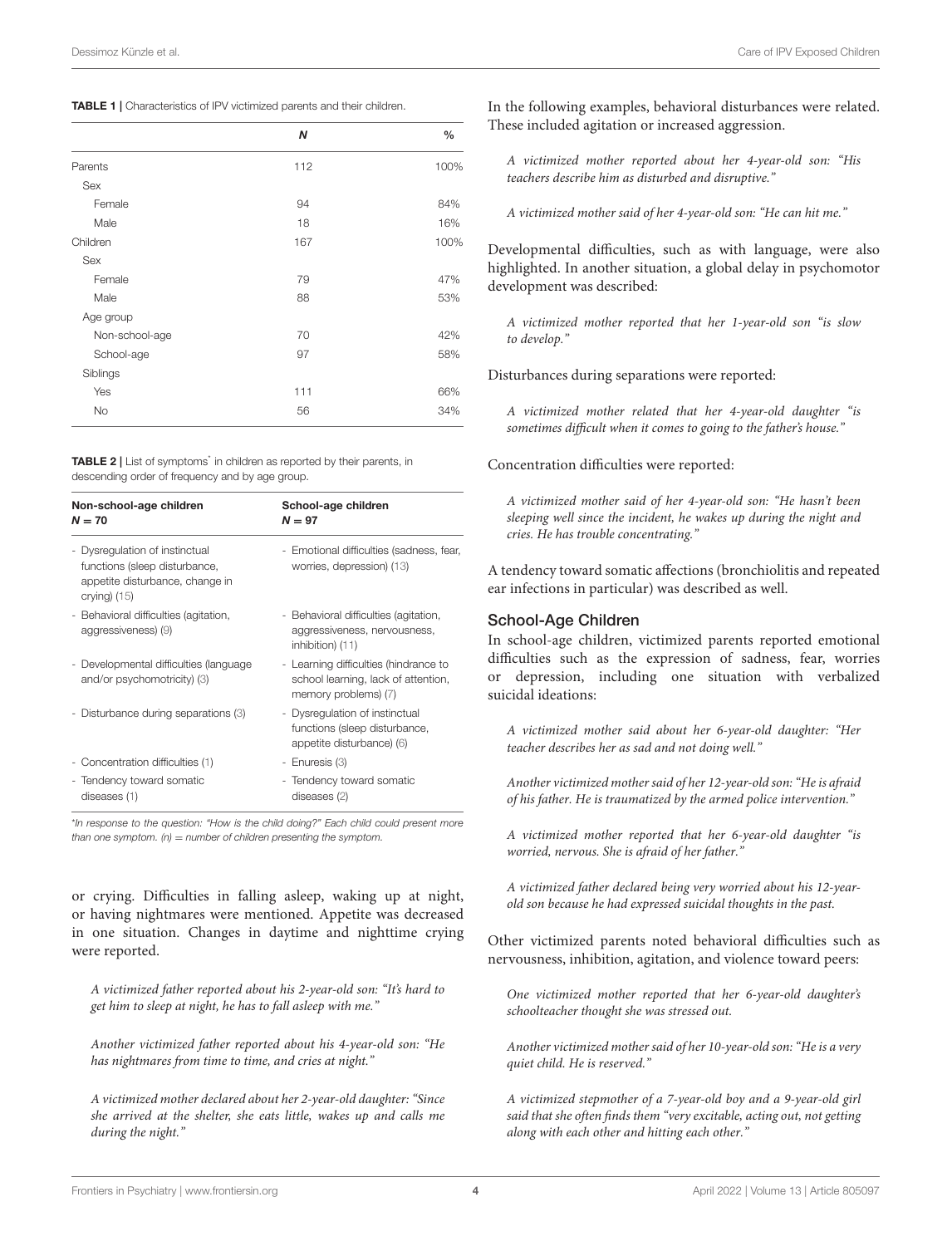Dessimoz Künzle et al. Care of IPV Exposed Children

A victimized mother reported about her 6-year-old daughter: "She has become more aggressive since the last events."

Learning difficulties in the form of hindrance to school learning, lack of attention or memory were related:

A victimized father said about his 7-year-old son: "He has difficulties in school that have gotten worse since the separation."

Another victimized mother reported about her 12-year-old son: "At school he forgets things, he is in his thoughts."

Dysregulation of instinctual functions such as sleep (disturbed sleep) or appetite (disturbance, overweight, obesity) were related:

A victimized mother said of her 7-year-old daughter: "Since the last episode, she doesn't sleep as well as she used to, she has trouble falling asleep, she wakes up during the night and seeks refuge in our bed."

Enuresis and a tendency toward somatic affections (eczema) were also noted.

#### Duration of Physical IPV Exposure Duration of Physical IPV

Nearly 9 out of 10 victimized parents (88%) reported a history of physical IPV in the relationship by the same perpetrator in the past, and about 1/10th (12%) reported that this was the first. This did not preclude other forms of violence (psychological, economic, or sexual) in the past.

Victimized parents with a history of physical violence frequently reported other forms of violence by the same perpetrator in the past. Psychological violence, such as threats, insults, or denigration, was declared in nearly one out of two situations (51%). Economic violence was specifically reported in a little more than 1/10th of the situations (11%), and sexual violence in 6% of the situations (all victims were women).

When the physical aggression that motivated the consultation was the first one (12%), previous psychological violence was reported as well in about half of the situations, sexual coercion in one situation, and psychological violence was accompanied by economic violence in another one.

#### Duration of Children's Physical IPV Exposure

**[Figure 1](#page-5-0)** shows the duration of exposure of children to physical IPV, which can go up to 12 years. While the aggression that motivated the consultation corresponded to the first exposure for 19% of the children, 40% had been exposed for less than one year to two years, and 41% for three years or more (calculated from **[Figure 1](#page-5-0)**).

#### Age of Children at First Physical IPV Exposure

**[Figure 2](#page-5-1)** details the estimates of the ages at which children were first exposed to physical IPV. Physical IPV started before or around birth for a majority of the children (46%), who therefore had been exposed their entire lives.

<span id="page-4-0"></span>TABLE 3 | Awareness of IPV situations by professionals in contact with children.

| Type of professionals                | Children in<br>contact with<br>professionals |               | <b>IPV</b> situations<br>known by these<br>professionals |     |
|--------------------------------------|----------------------------------------------|---------------|----------------------------------------------------------|-----|
|                                      | Ν                                            | $\frac{0}{0}$ | Ν                                                        | %   |
| - Early childhood educators*         | 33                                           | 47%           | 10                                                       | 30% |
| - Teachers**                         | 97                                           | 100%          | 8                                                        | 8%  |
| - Psychologists, child psychiatrists | 26                                           | 16%           | 7                                                        | 27% |
| - Pediatricians                      | 161                                          | 96%           | 26                                                       | 16% |

 $N - 167$ 

\*Data relative to non-school-age children only ( $N = 70$ ).

\*\*Data relative to school-age children only ( $N = 97$ ).

# Visibility of IPV Among Health and Childhood Professionals

The types of health and childhood professionals in contact with the children and aware of IPV are presented in **[Table 3](#page-4-0)**. Almost half of non-school-age children (47%) attended daycare. Early childhood educators of nearly one-third of those children (30%) were aware of the violence. All school-age children attended school. Schoolteachers of less than one in 10 children (8%) knew about the violence.

Sixteen percent of all children had received or were receiving psychological or psychiatric care. Psychologists or child psychiatrists were aware of IPV for a little over a quarter of the children they followed (27%).

According to the victimized parents, 96% of children were followed by a pediatrician. Pediatricians were aware of the violence for 16% of them.

Additionally, two children were receiving care from a speech therapist, another one from an early childhood nurse and another one received services from an itinerant educator. Two out of the other four aforementioned professionals were aware of the violence and that information was missing in one situation (not shown in table).

### **DISCUSSION**

The results of this study showed that clinical forensic data can provide useful information on the suffering of children exposed to IPV. About one-third of the children included in the study presented symptoms of suffering. The results also revealed that the duration of exposure could be counted in years and that children were often exposed since or before birth. In parallel, few professionals in contact with those children were aware of the situations they were experiencing at home.

### A Probable Link Between IPV Exposure and Symptoms of Suffering

The symptoms described in this study are not based on any formal assessment but on a single and general question asked to victimized parents about their children, and so do not constitute a diagnosis. Thus, strictly speaking, comparing their global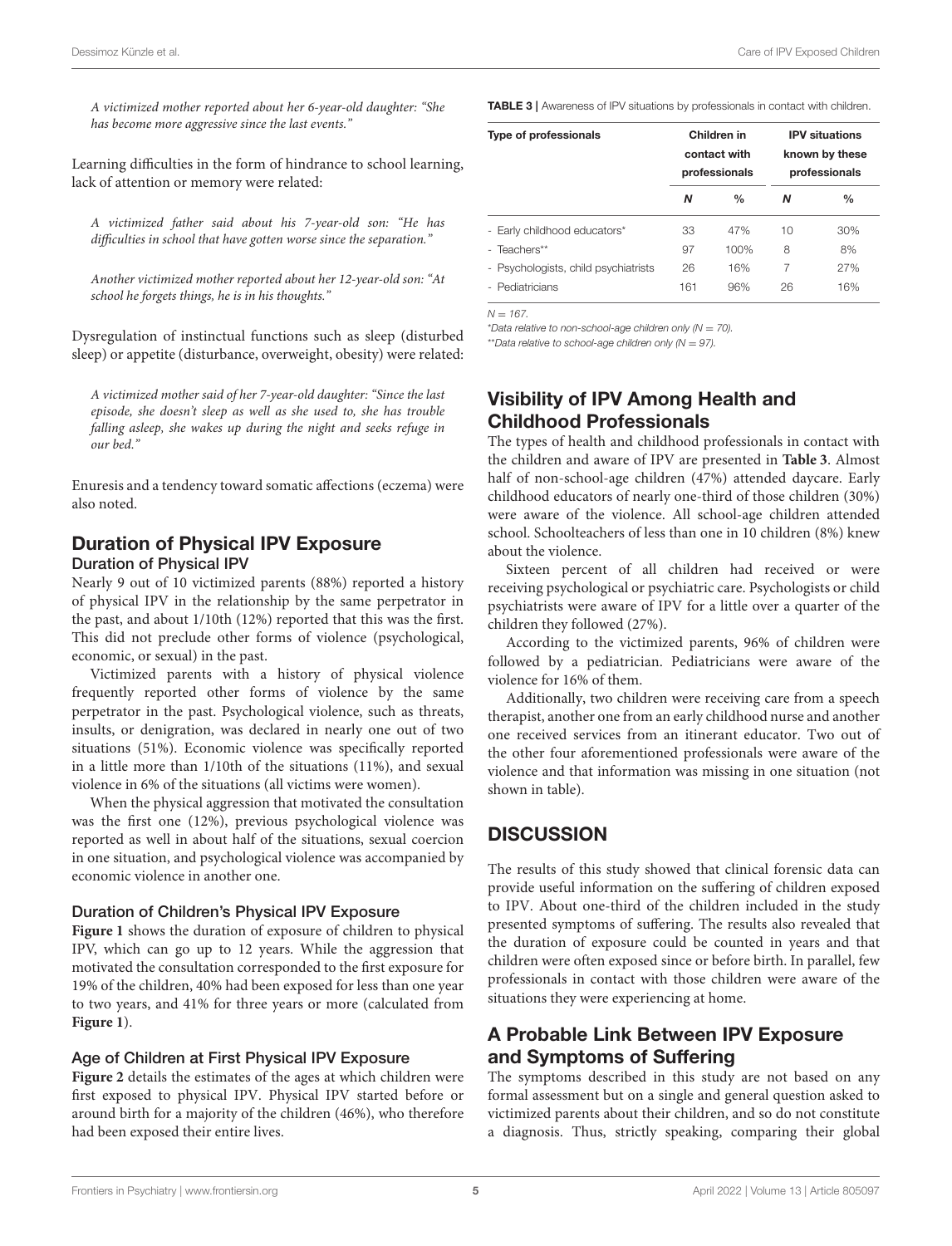

<span id="page-5-0"></span>

<span id="page-5-1"></span>proportion to prevalence rates from other studies would not be appropriate. However, it is noteworthy that the proportion of emotional and behavioral difficulties in our school-age children population (21%, calculated from row data, not shown in tables) is closer to the one found in 10-year old children exposed to IPV (19%) than the one of same-age children not exposed to IPV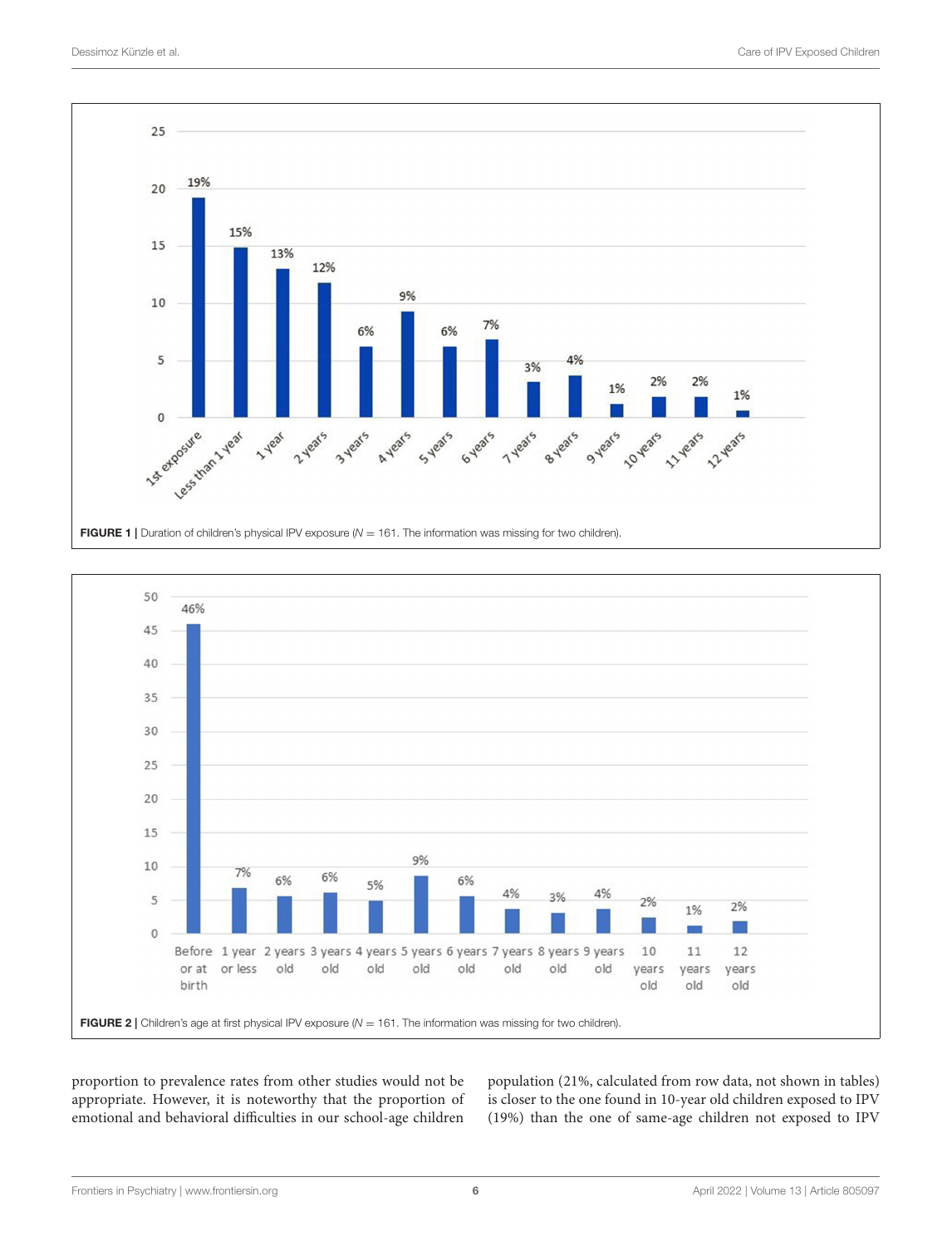(10%), as measured by the Strength and Difficulty Questionnaire, answered by mothers, in a recent study by Gartland et al. [\(27\)](#page-9-0).

The symptoms of child suffering reported by the victimized parents in our study correspond to what is generally described in the literature, namely clinical and psychological repercussions of children's exposure to violence in the form of a non-specific posttraumatic symptomatology with variations according to the child's age. Indeed, Mueller and Tronick's review examining the evidence of the impact of IPV exposure from the perinatal phase through early childhood found clear physical and psychological adverse influences [\(28\)](#page-9-1). They report the identification of symptoms similar to the ones found in our study, which they relate to posttraumatic symptomatology, such as difficulties in eating and sleeping, mood problems, or increases in irritability and crying.

Other studies have found a significant influence of IPV exposure on the neurobiological development of children, with psychosomatic and psychotraumatic suffering, with children 5 years-old and younger presenting regressive behaviors such as clinging to a reference person, and increased aggression and nightmares [\(29\)](#page-9-2). These symptoms are similar to the ones found in our study, namely disturbances during separation, sleep disturbances and aggressiveness. Neurological and language delay in infants and toddlers have also been highlighted [\(30\)](#page-9-3) and could correspond to the developmental difficulties found in our population of non-school-age children. The main symptoms identified in the present study were also highlighted in a longitudinal study comparing children at age 10 exposed and not exposed to IPV [\(27\)](#page-9-0). Indeed, Gartland et al. found that children of mothers who had reported IPV were twice as likely to experience emotional and behavioral difficulties, impaired language skills and sleep problems. Our results showed that non-school-age and school-age children expressed their suffering differently. Indeed, non-school-age children were more inclined to modify the amount of their crying or to cling to their reference figures, while other emotional and learning difficulties appear in school-age children. This partly corresponds to findings of a study examining posttraumatic stress disorder (PTSD) symptoms among 1 to 7 years-old children exposed to IPV: while in nonschool-age children symptoms were more related to affective dysregulation, school-age children begin to show more cognitive dysregulation and behavioral difficulties in response to being exposed to IPV [\(31\)](#page-9-4).

Although the aim of the present study was not to make links with the diagnosis of PTSD, in light of the literature described above, it is noteworthy that the symptoms of suffering found in our population of non-school-age children correspond to several criteria as described for PTSD diagnosis in the DC:0-5 [\(32\)](#page-9-5) under the group "onset or intensification of signs of increased arousal." Namely, "sleep problems" can be related to the dysregulation of instinctual functions found in our study, and "increased irritability, outbursts of anger or extreme fussiness, or temper tantrums" to the behavioral difficulties (agitation, aggressiveness). Additionally, "difficulty concentrating" described in the manual was also found in our study. The DC: 0-5 also points out that other associated features can support the diagnosis of PTSD, such as the appearance of "separation anxiety" or a "developmental regression or loss of previously acquired skills." These features can also be found in our population of non-school-age children under the symptom categories disturbances during separations and developmental difficulties. With regard to the symptoms of suffering found in our population of school-aged children, several can be linked to criteria for PTSD as well, according to the DSM-5 classification [\(33\)](#page-9-6). Emotional difficulties can fall under the criterion "negative alterations in cognition and mood," behavioral difficulties and dysregulation of instinctual functions under the criterion "marked alterations in arousal and reactivity."

Our results, similar to those of Graham-Bermann and Perkins [\(34\)](#page-9-7), revealed that the majority of the children were exposed to physical IPV before birth or in the first few months of their lives. Studies have shown that children who have been exposed to IPV at a very young age seem particularly vulnerable and present a higher risk of emotional suffering and behavioral difficulties than the others [\(35,](#page-9-8) [36\)](#page-9-9). Moreover, most of the children in the present study had been exposed to IPV for several years, and it is known that the greater amount of violence to which children are exposed tends to increase the probability of symptoms in children [\(34\)](#page-9-7). It is therefore likely that a longer duration of IPV exposure will increase the likelihood of adverse effects in children.

However, not all parents reported symptoms of suffering in their children. As noted in the introduction, individual resilience factors to IPV exposure have been identified in the literature, such as self-confidence, self-regulation, and pro-social skills [\(19,](#page-8-14) [31\)](#page-9-4). Other reviews show protective factors at the family and environmental level, for instance a relationship of trust with a reference figure or community support [\(19,](#page-8-14) [37,](#page-9-10) [38\)](#page-9-11). It seems that the influence of these factors modulates the individual response to exposure and explains at least in part the variability in the expression of suffering among children.

Our results seem therefore to be in line with what is described in the literature. However, the picture is broad, touches on different registers of mental illness, and therefore, is not very specific. The difficulty in conceptualizing a possible syndrome that would help in detecting exposure to IPV in children seems to be due to various factors. For very young children, it is mainly the difficulty of communicating their suffering to those around them because of the lack of verbalization and language linked to their stage of development. Older children may have an avoidance tendency and feel embarrassed about the family situation [\(39\)](#page-9-12). Protective factors can also play a moderating role in the child's individual response to IPV, as discussed above. Moreover, several studies point to the influence of co-occurring forms of socioeconomic vulnerabilities [\(25,](#page-8-20) [40\)](#page-9-13) or maltreatment [\(16,](#page-8-11) [17\)](#page-8-12), such as direct physical abuse, which can also complicate the analysis of the direct impact of IPV.

# A Phenomenon With Little Visibility Among Health and Childhood Professionals

Our results also show that children's IPV exposure was rarely known by professionals in regular contact with them<sup>[1](#page-6-0)</sup>. Early childhood educators were more often aware of the situation than

<span id="page-6-0"></span><sup>&</sup>lt;sup>1</sup>The lack of studies with similar measures prevents comparing our findings with others.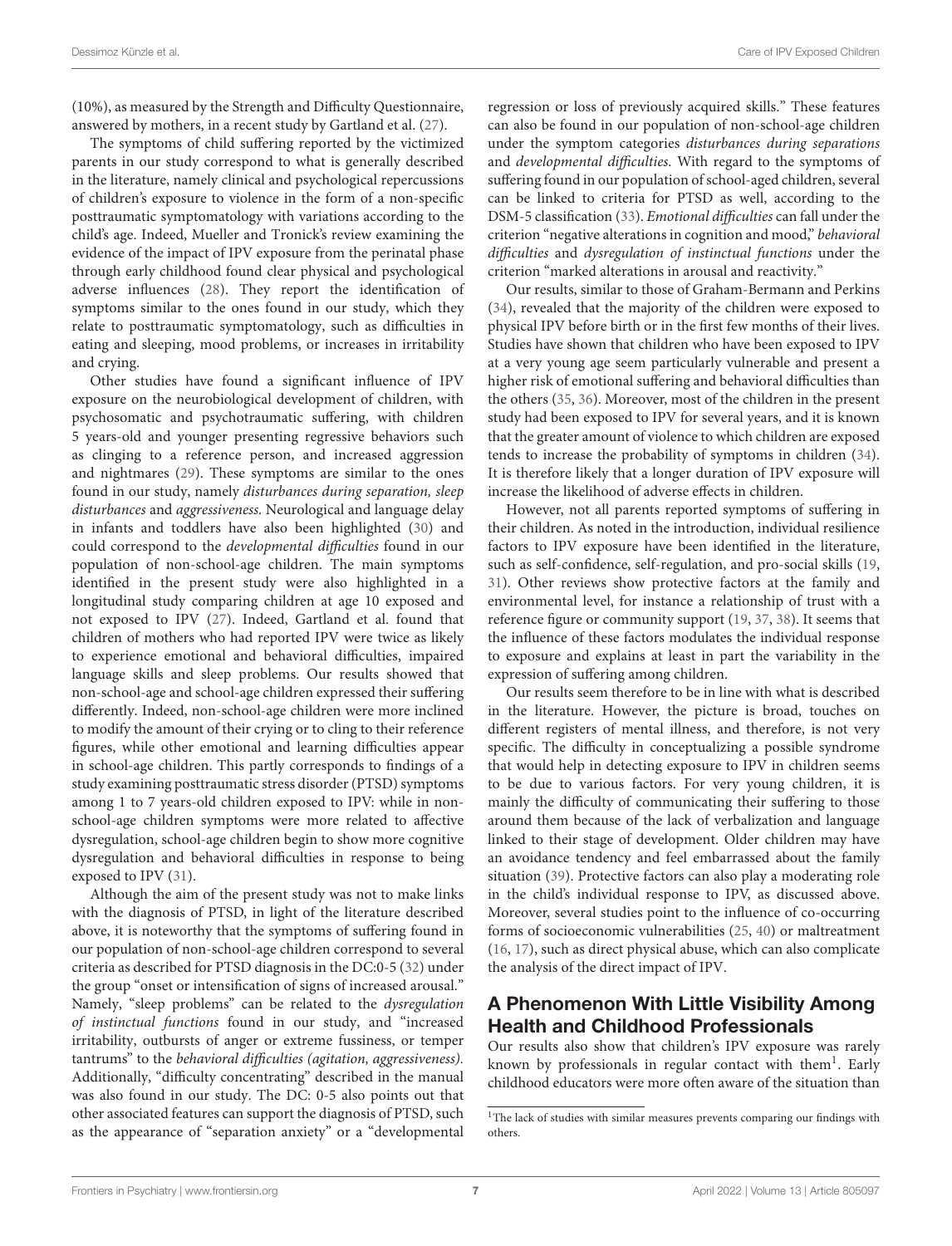school teachers. This could be explained, at least in part, by the high frequency of contacts and exchanges between parents and early childhood educators, whereas school-age children can go to school without needing to be accompanied by their parents, thus limiting teacher-parent contacts. Münger and Markström [\(41\)](#page-9-14) examined whether and how early childhood educators and schoolteachers identified children exposed to IPV. Their work revealed different elements that might prevent identification and/or reporting, such as insufficient knowledge of the phenomenon or how to identify its signs, the recognition of it as child abuse, or the influence of their vision of school duties in relation to family violence.

Psychologists or child psychiatrists were aware of IPV exposure for a little more than a quarter of the children they followed. This proportion is relatively low given the specialization of these professionals. This could be due in part to the fact that the symptoms of children exposed to IPV are not very specific. According to victimized parents, pediatricians were rarely aware of the situation. It is likely that their lack of awareness is at least in part due to the reluctance of professionals to discuss the subject, as suggested by the findings from a study in which private practice pediatricians were interviewed on the topic of detection of child abuse [\(42\)](#page-9-15). These professionals confided their fear that overly intrusive questioning could lead parents to change doctors, with the risk of losing contact with the children. A lack of training on IPV among health professionals in general can also probably explain the limited knowledge of pediatricians and mental health professionals about these individual situations. Indeed, at the national level, a recent governmental report points out the need to better integrate the topic of domestic violence in the training of health care professionals [\(43\)](#page-9-16). Moreover, it is also likely that some parents are not aware of the impact IPV exposure can have on their children, or that IPV is not mentioned by parents because it remains a taboo subject for victims [\(44\)](#page-9-17). Finally, some authors have suggested that parents do not always have an accurate appreciation of their children's suffering, and that their children may also try to mask their symptoms in order not to worry and protect their parents [\(39,](#page-9-12) [45\)](#page-9-18).

### Implications for Practice

Professionals should be made aware of the traumatizing impact that IPV exposure can have on children, all the more so given the high prevalence of this phenomenon. Because the expression of children's suffering in relation to IPV exposure is non-specific, it is important for health and childhood professionals to have a sound knowledge of posttraumatic symptomology and its nuances according to children's age. Then, facing any signs or symptoms of suffering, it is necessary that they consider the possibility of exposure to IPV [\(46\)](#page-9-19). Finally, clinicians should have in mind that children exposed to IPV are at higher risk of exposure to other forms of abuse [\(19,](#page-8-14) [46\)](#page-9-19).

The lack of awareness of IPV among health and childhood professionals found in the present study also shows the importance of the detection of children's IPV exposure in adult clinical consultations, such as occurs at the VMU. The efficiency of such a detection is however contingent on a

good and institutionalized coordination with a pediatric service. This collaboration helps determine which information to collect during the adult consultation, and will ensure that adequate care and support are provided to children following detection [\(26\)](#page-8-21).

# Study Limitations

The main limitation of this study is that children have not been directly assessed, and that this kind of data might be biased in that it reflects the perspectives of the victimized parents. The latter may feel a strong sense of shame or may not be aware of their children's suffering, and it is possible that not all of the children's suffering was conveyed during the consultations. However, these data present the advantage of providing useful information in the absence of data from direct detection. Another limitation is that the data analyzed pertain to VMU patients only, who cannot be considered as representative of all IPV victimized parents. By extension, the children included in the analyses do not represent all 0–12 year-old children exposed to IPV. Finally, even if the data are 8-years old, there is nothing to suggest that results would be any different today, especially in relation to duration of exposure and symptoms. Also, there has been neither awareness-raising campaigns on exposure to IPV nor the publication of professional guidelines in Switzerland in the past few years that would make professionals' awareness of IPV situations any greater today.

# **Conclusion**

The analyses conducted provide numerous clues confirming the evidence from international studies that children's exposure to IPV may have an impact on the development of these children. The majority of the children were exposed since or before birth, making them particularly vulnerable and more at risk for emotional distress and behavioral difficulties than others. These children are paradoxically not very visible. It appears that the suffering of children may be difficult for professionals to grasp, as its symptoms are not very specific. It is then all the more difficult to assess their needs and provide them with support. The information obtained in the context of clinical forensic adult consultations can make an important contribution to the understanding of children's exposure to IPV. If it seems necessary to pursue efforts to prevent IPV, a major awareness-raising effort concerning the impact of this violence on children is crucial for professionals working with children and their parents. Further research, focused on the needs of these children, from their own viewpoints, could support it. Increased awareness would allow for a better appreciation of the situation of and therefore a better care for children exposed to IPV.

# DATA AVAILABILITY STATEMENT

The original contributions presented in the study are included in the article/supplementary material, further inquiries can be directed to the corresponding author.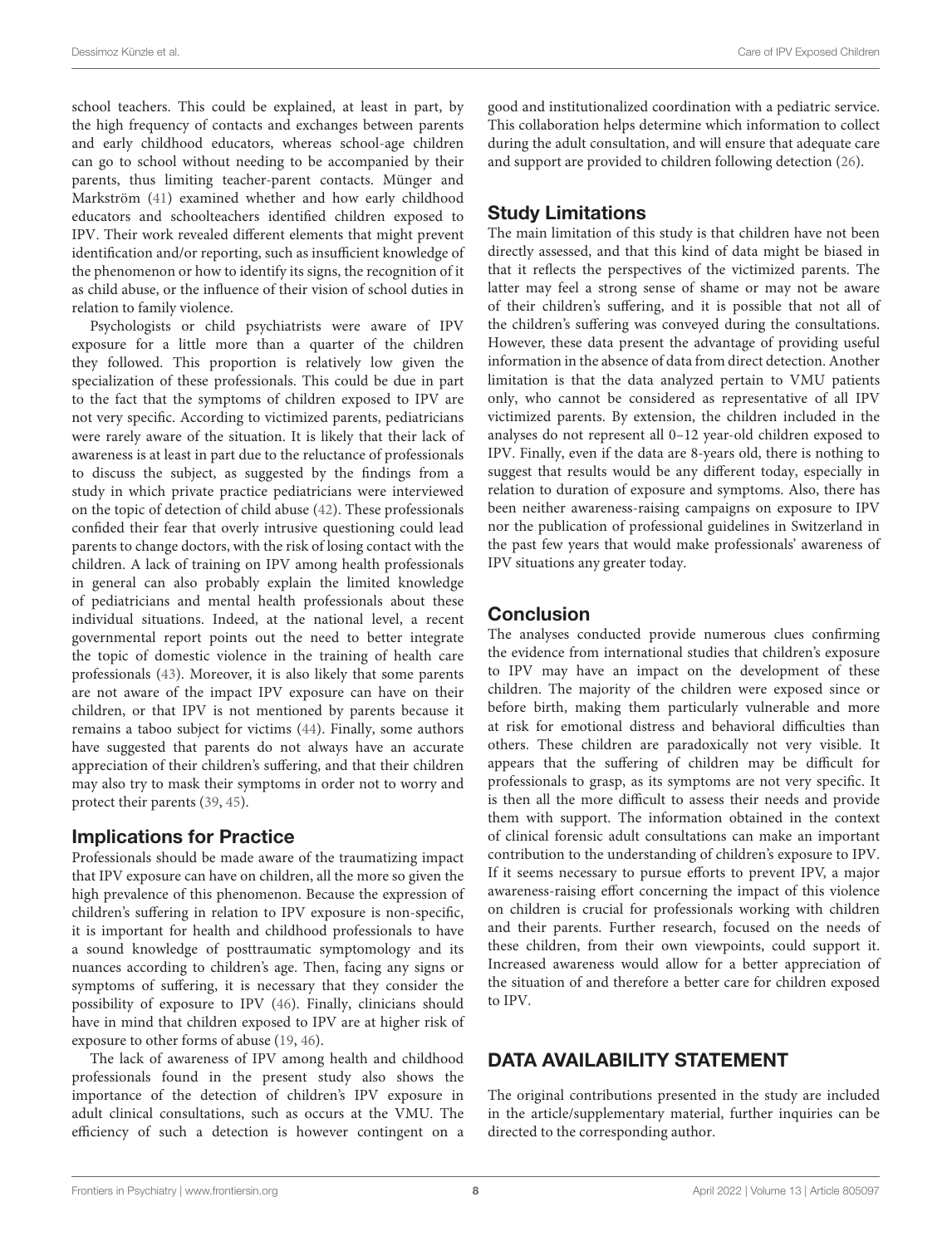### ETHICS STATEMENT

In accordance with the research protocol (2017-01736) approved by the Swiss Ethics Committee (CER-VD), the retrospective use of data concerning patients was authorized without the explicit consent of the patients, on the condition that all personal data be anonymized.

# AUTHOR CONTRIBUTIONS

NR-G is the head of the VMU and responsible for data collection. LDK and NR-G designed this work. LDK and ACK conducted the literature review. LDK underwent the analysis and drafted the manuscript. All authors critically reviewed the structure, the content of the manuscript and approved its final version for publication.

# **REFERENCES**

- <span id="page-8-0"></span>1. United Nations. Convention on the Rights of the Child. (1989). Available online at:<https://www.ohchr.org/en/professionalinterest/pages/crc.aspx> (accessed January 21, 2022).
- <span id="page-8-24"></span>2. Council of Europe. Council of Europe Convention on Preventing and Combating Violence Against Women and Domestic Violence. (2011). Available online at: [https://www.coe.int/en/web/conventions/full-list?module=treaty](https://www.coe.int/en/web/conventions/full-list?module=treaty-detail&treatynum=210)[detail&treatynum=210](https://www.coe.int/en/web/conventions/full-list?module=treaty-detail&treatynum=210) (accessed January 21, 2022).
- <span id="page-8-1"></span>3. Marshall V, Ey L-A, Goddard C. Intimate partner violence as a form of child abuse. In: Brice I, Robinson Y, Petherick W, editors. Child Abuse and Neglect Forensic Issues in Evidence, Impact and Managment. Elsevier: Academic Press (2019). p. 23–43. doi: [10.1016/B978-0-12-815344-4.00002-7](https://doi.org/10.1016/B978-0-12-815344-4.00002-7)
- <span id="page-8-2"></span>4. Gillioz L, De Puy J, Ducret V. Domination Et Violence Envers Les Femmes Dans Le Couple. Lausanne: Payot (1997). p. 269.
- 5. Holden GW. Children exposed to domestic violence and child abuse: terminology and taxonomy. Clin Child Fam Psych. (2003) 6:151–60. doi: [10.1023/A:1024906315255](https://doi.org/10.1023/A:1024906315255)
- <span id="page-8-23"></span>6. Stark E. Coercive control. In: Lombard N, McMillan L, editors. Violence Against Women: Current Theory and Practice in Domestic Abuse, Sexual Violence and Exploitation. (2007). p. 17–33.
- <span id="page-8-22"></span>7. Overlien C. Children exposed to domestic violence conclusions from the literature and challenges ahead. J Soc Work. (2010) 10:80–97. doi: [10.1177/1468017309350663](https://doi.org/10.1177/1468017309350663)
- <span id="page-8-3"></span>8. Katz E. Coercive control, domestic violence, and a five-factor framework: five factors that influence closeness, distance, and strain in mother-child relationships. Violence Against Women. (2019) 25:1829–53. doi: [10.1177/1077801218824998](https://doi.org/10.1177/1077801218824998)
- <span id="page-8-4"></span>9. Baier D, Manzoni P, Haymoz S, Isenhardt A, Kamenowski M, Jacot C. Elterliche Erziehung Unter Besonderer Berücksichtigung Elterlicher Gewaltanwendung in Der Schweiz: Haute Ecole de Travail Social Fribourg. (2018). Available online at: [https://digitalcollection.zhaw.ch/bitstream/](https://digitalcollection.zhaw.ch/bitstream/11475/12531/3/2018_Baier_Elterliche_Erziehung_unter_besonderer_Ber%C3%BCcksichtigung_elterlicher_Gewaltanwendung.pdf) [11475/12531/3/2018\\_Baier\\_Elterliche\\_Erziehung\\_unter\\_besonderer\\_Ber](https://digitalcollection.zhaw.ch/bitstream/11475/12531/3/2018_Baier_Elterliche_Erziehung_unter_besonderer_Ber%C3%BCcksichtigung_elterlicher_Gewaltanwendung.pdf) [%C3%BCcksichtigung\\_elterlicher\\_Gewaltanwendung.pdf](https://digitalcollection.zhaw.ch/bitstream/11475/12531/3/2018_Baier_Elterliche_Erziehung_unter_besonderer_Ber%C3%BCcksichtigung_elterlicher_Gewaltanwendung.pdf) (accessed January 21, 2022).
- <span id="page-8-5"></span>10. Finkelhor D, Turner H, Shattuck A, Hamby S. Prevalence of childhood exposure to violence, crime, and abuse: results from the National Survey of Children's Exposure to Violence. JAMA Pediatr. (2015) 169:746– 54. doi: [10.1001/jamapediatrics.2015.0676](https://doi.org/10.1001/jamapediatrics.2015.0676)
- <span id="page-8-6"></span>11. Radford L, Corral S, Bradley C, Fisher H, Bassett C, Howat N, et al. Child Abuse and Neglect in the UK Today. London: National Society for the Prevention of Cruelty to Children (2011). p. 203.
- <span id="page-8-7"></span>12. Felitti VJ, Anda RF, Nordenberg D, Williamson DF, Spitz AM, Edwards V, et al. Relationship of childhood abuse and household dysfunction to many of the leading causes of death in adults. The Adverse Childhood Experiences (Ace) Study. Am J Prev Med. (1998) 14:245–58. doi: [10.1016/S0749-3797\(98\)00017-8](https://doi.org/10.1016/S0749-3797(98)00017-8)

### FUNDING

Open access funding provided by University of Lausanne.

### ACKNOWLEDGMENTS

The results presented in this paper emerged in the context of the first author's medical thesis [\(24\)](#page-8-19). The thesis itself was a component of a larger study on children's exposure to IPV [\(25\)](#page-8-20). We are grateful to the patients whose interviews constituted the basis for the study. We also thank the VMU's nurses and physicians for their careful collection of this information. Finally, we would like to thank Dr. Jacqueline De Puy, research fellow, for her help and guidance during the completion of the initial thesis.

- <span id="page-8-8"></span>13. Centers for Disease Control and Prevention. Preventing Adverse Childhood Experiences: Leveraging the Best Available Evidence. Atlanta, GA: National Center for Injury Prevention and Control, Centers for Disease Control and Prevention (2019). Available online at: [https://www.cdc.gov/](https://www.cdc.gov/violenceprevention/pdf/preventingACES.pdf) [violenceprevention/pdf/preventingACES.pdf](https://www.cdc.gov/violenceprevention/pdf/preventingACES.pdf) (accessed January 21, 2022).
- <span id="page-8-9"></span>14. Anda RF, Felitti VJ, Bremner JD, Walker JD, Whitfield C, Perry BD, et al. The enduring effects of abuse and related adverse experiences in childhood. A convergence of evidence from neurobiology and epidemiology. Eur Arch Psychiatry Clin Neurosci. (2006) 256:174–86. doi: [10.1007/s00406-005-0624-4](https://doi.org/10.1007/s00406-005-0624-4)
- <span id="page-8-10"></span>15. Bellis MA, Hughes K, Leckenby N, Hardcastle KA, Perkins C, Lowey H. Measuring mortality and the burden of adult disease associated with adverse childhood experiences in England: a national survey. J Public Health (Oxf). (2015) 37:445–54. doi: [10.1093/pubmed/fdu065](https://doi.org/10.1093/pubmed/fdu065)
- <span id="page-8-11"></span>16. Stanley N. Children Experiencing Domestic Violence: A Research Review. Sheffield: University of Sheffield (2011). p. 151.
- <span id="page-8-12"></span>17. Gardner MJ, Thomas HJ, Erskine HE. The association between five forms of child maltreatment and depressive and anxiety disorders: a systematic review and meta-analysis. Child Abuse Negl. (2019) 96:104082. doi: [10.1016/j.chiabu.2019.104082](https://doi.org/10.1016/j.chiabu.2019.104082)
- <span id="page-8-13"></span>18. Wolfe DA, Crooks CV, Lee V, McIntyre-Smith A, Jaffe PG. The effects of children's exposure to domestic violence: a meta-analysis and critique. Clin Child Fam Psychol Rev. (2003) 6:171–87. doi: [10.1023/A:1024910416164](https://doi.org/10.1023/A:1024910416164)
- <span id="page-8-14"></span>19. Holt S, Buckley H, Whelan S. The impact of exposure to domestic violence on children and young people: a review of the literature. Child Abuse Negl. (2008) 32:797–810. doi: [10.1016/j.chiabu.2008.02.004](https://doi.org/10.1016/j.chiabu.2008.02.004)
- <span id="page-8-15"></span>20. Jaffe P, Wolfe DA, Campbell M. Growing up with Domestic Violence: Assessment, Intervention, and Prevention Strategies for Children and Adolescents. Göttingen: Hogrefe Publishing (2012). p. 76.
- <span id="page-8-16"></span>21. Howell KH, Miller-Graff LE. Protective factors associated with resilient functioning in young adulthood after childhood exposure to violence. Child Abuse Negl. (2014) 38:1985–94. doi: [10.1016/j.chiabu.2014.10.010](https://doi.org/10.1016/j.chiabu.2014.10.010)
- <span id="page-8-17"></span>22. Yule K, Houston J, Grych J. Resilience in children exposed to violence: a metaanalysis of protective factors across ecological contexts. Clin Child Fam Psychol Rev. (2019) 22:406–31. doi: [10.1007/s10567-019-00293-1](https://doi.org/10.1007/s10567-019-00293-1)
- <span id="page-8-18"></span>23. Rydstrom LL, Edhborg M, Ring Jakobsson L, Kabir ZN. Young witnesses of intimate partner violence: screening and intervention. Glob Health Action. (2019) 12:1638054. doi: [10.1080/16549716.2019.1638054](https://doi.org/10.1080/16549716.2019.1638054)
- <span id="page-8-19"></span>24. Dessimoz Künzle L. (2021) Comment vont les enfants exposés à la violence dans le couple parental: contexte familial, social et thérapeutique (dissertation). Université de Lausanne, Lausanne, Switzerland.
- <span id="page-8-20"></span>25. De Puy J, Radford L, Le Fort V, Romain-Glassey N. Developing assessments for child exposure to intimate partner violence in Switzerland – a Study of medico-legal reports in clinical settings. J Fam Violence. (2019) 34:371– 83. doi: [10.1007/s10896-019-00047-1](https://doi.org/10.1007/s10896-019-00047-1)
- <span id="page-8-21"></span>26. Cheseaux J, Duc Marwood A, Romain-Glassey N. Exposition De L'enfant À Des Violences Domestiques. Un Modèle Pluridisciplinaire De Détection,